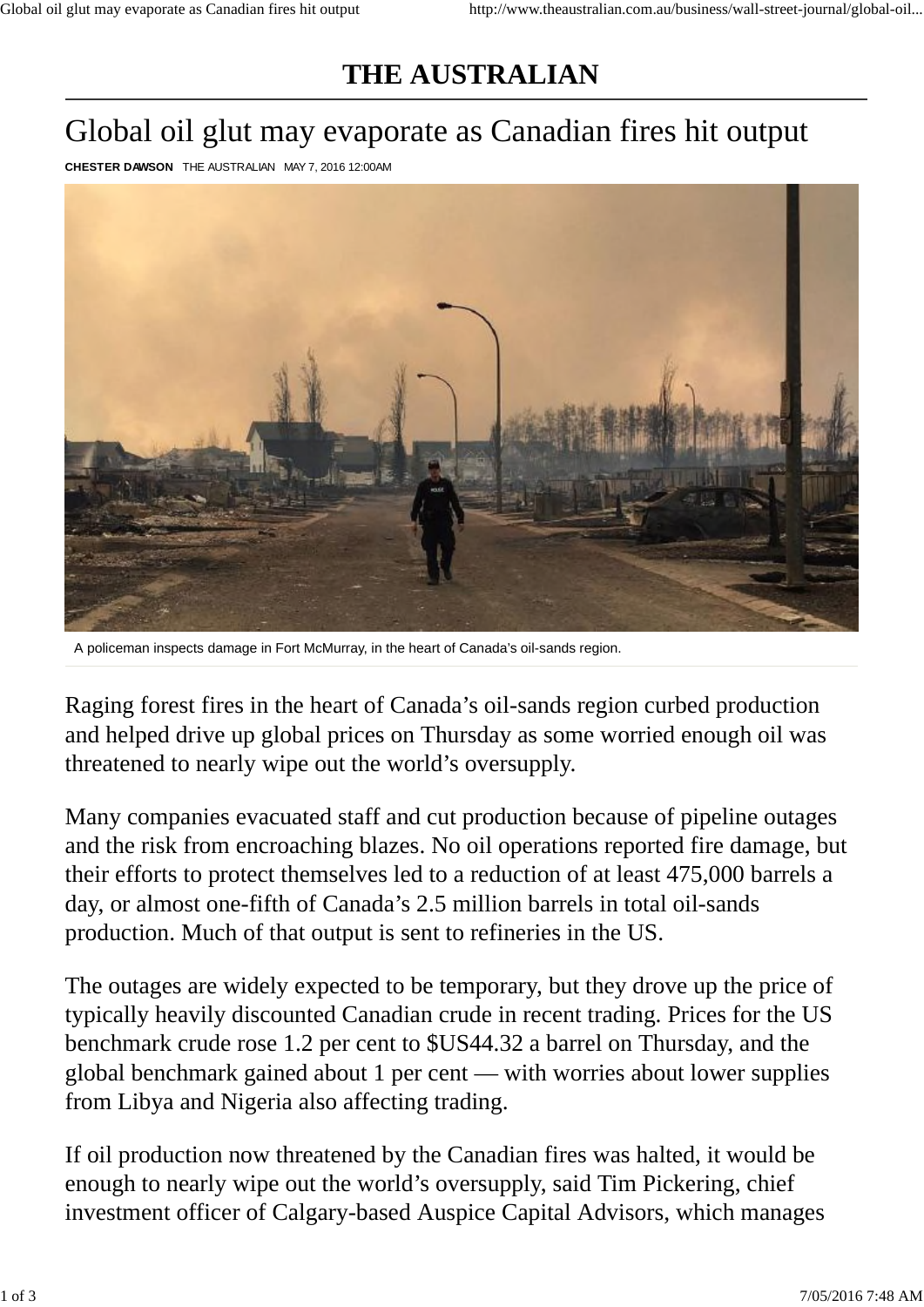\$US300 million (\$401m) and an exchange-traded fund based on the Canadian Crude Index.

"This is the most important issue in oil today," Mr Pickering said. "That will put the system back in check really quick."

Oil prices have been pressured for almost two years by excess supplies. But production has started to fall in the US and elsewhere following massive spending cuts by energy companies. Meanwhile, demand continues to grow.

Analysts say the global market is less oversupplied than it was even a few months ago while producers' capacity to ramp up production has been reduced. That makes the oil market more vulnerable to a shortage if production is halted in any part of the world.

In addition to Canada, oil traders are worried about lower supplies from Libya due to political unrest and from Nigeria due to a pipeline outage. Some analysts also warn that Venezuela's oil production could fall amid the country's struggling economy and power shortages.

The longer-term impact of the Alberta fire remains unclear. Some officials say production will likely bounce back once the fire threat recedes; others say damage to infrastructure and from displaced workers could hamper efforts to ramp up output once the fires are extinguished.

"I expect we'll recover fairly quickly, but it's too early to say how much damage has been done to equipment and operations in the town of Fort McMurray," Steve Laut, president of Canadian Natural Resources, said on a conference call with analysts. Mr Laut said that oil-sands output at his company, a major oil and gas producer, had not been affected by the disaster.

But the Bank of Nova Scotia said the destruction of property and loss of production at other oil-sands operations could cast a long shadow. The forest fire fallout could mean "very little" GDP growth for the overall Canadian economy in the second quarter and that the damage to infrastructure will slow the recovery in the country's oil patch, the bank said in a report.

In the latest of a series of plant closures, Exxon Mobil's Imperial Oil and ConocoPhillips on Thursday shut some production. Exxon cut output at its 194,000 barrel-a-day mine, citing "uncertainties". Conoco halted a 50,000 barrel-a-day mine and evacuated all staff due to a fire near the town of Anzac. They followed a move on Wednesday by Nexen Energy, a subsidiary of China's